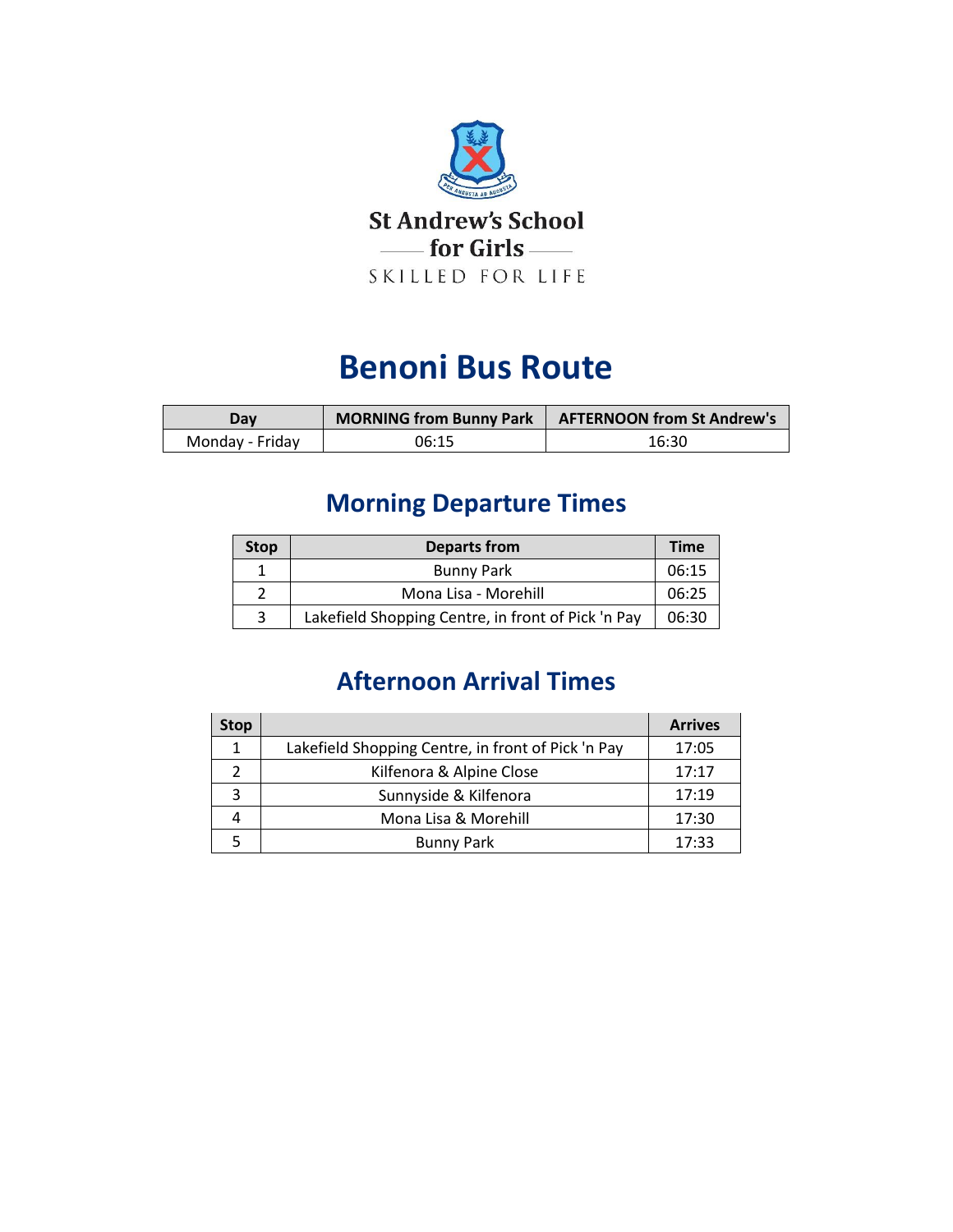# **South Bus Route**

South – Comaro Road, corner Boundary Road (Engen Garage)

| Dav             | <b>MORNING from Comaro Road</b> | <b>AFTERNOON from St Andrew's</b> |
|-----------------|---------------------------------|-----------------------------------|
| Monday - Friday | 06:20                           | 16:30                             |

## **Morning Departure Times**

| Dav             | <b>Departs from Engen on Comaro Road</b> |  |
|-----------------|------------------------------------------|--|
| Monday - Friday | 06:20                                    |  |

## **Afternoon Arrival Times**

| Dav             | Arrival at Engen on Comaro Road |  |
|-----------------|---------------------------------|--|
| Monday - Friday | 17:05                           |  |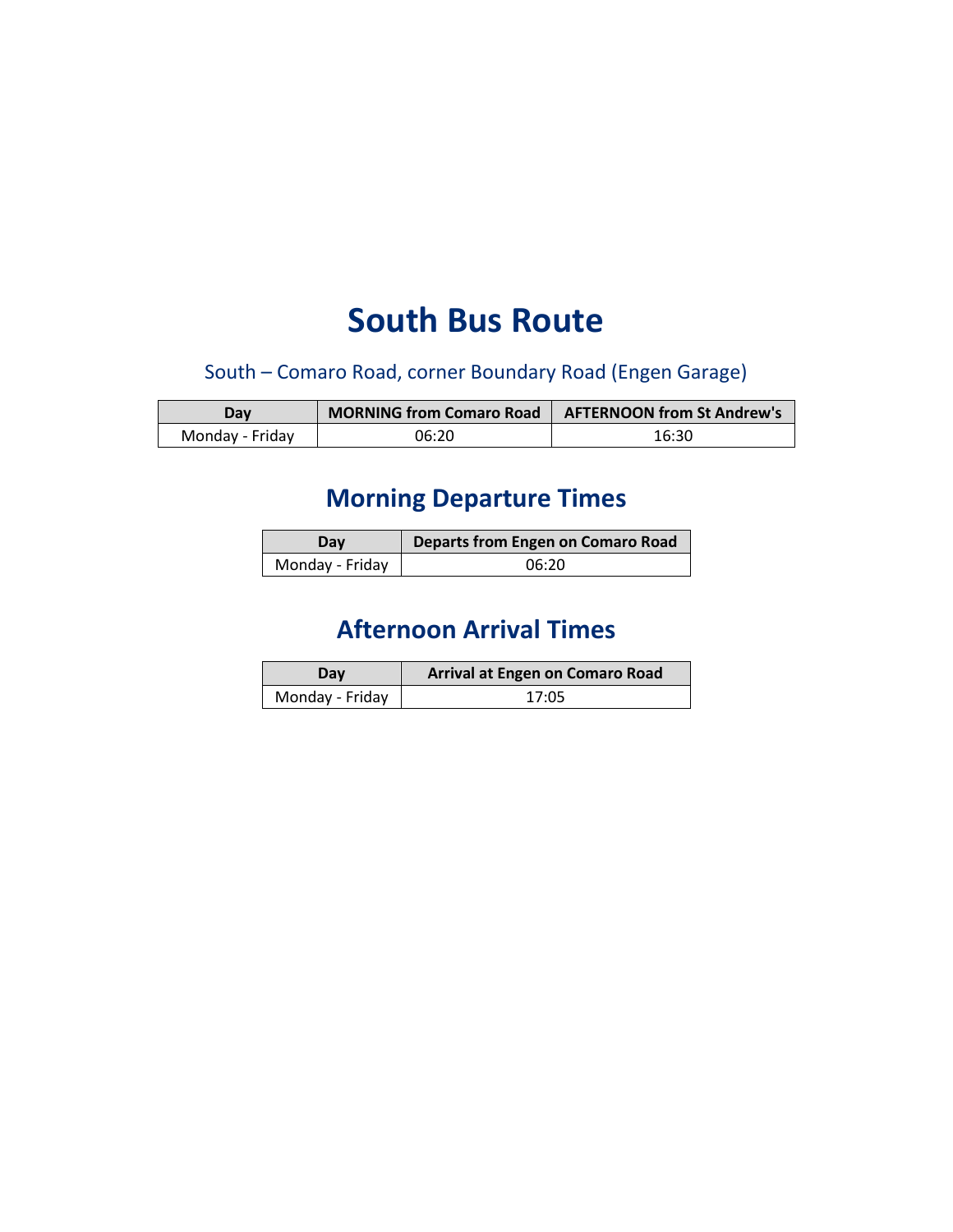# **Greenstone Bus Route**

### Green Valley Shopping Centre (Stoneridge Dr, Greenstone Hill)

| Dav             | <b>MORNING from Green Valley</b> | <b>AFTERNOON from St Andrew's</b> |
|-----------------|----------------------------------|-----------------------------------|
| Monday - Friday | 06:30                            | 16:30                             |

## **Morning Departure Times**

| Dav             | <b>Departs from Green Valley</b> |
|-----------------|----------------------------------|
| Monday - Friday | 06:30                            |

# **Afternoon Arrival Times**

| Day.            | <b>Arrival at Green Valley</b> |  |
|-----------------|--------------------------------|--|
| Monday - Friday | 16:45                          |  |